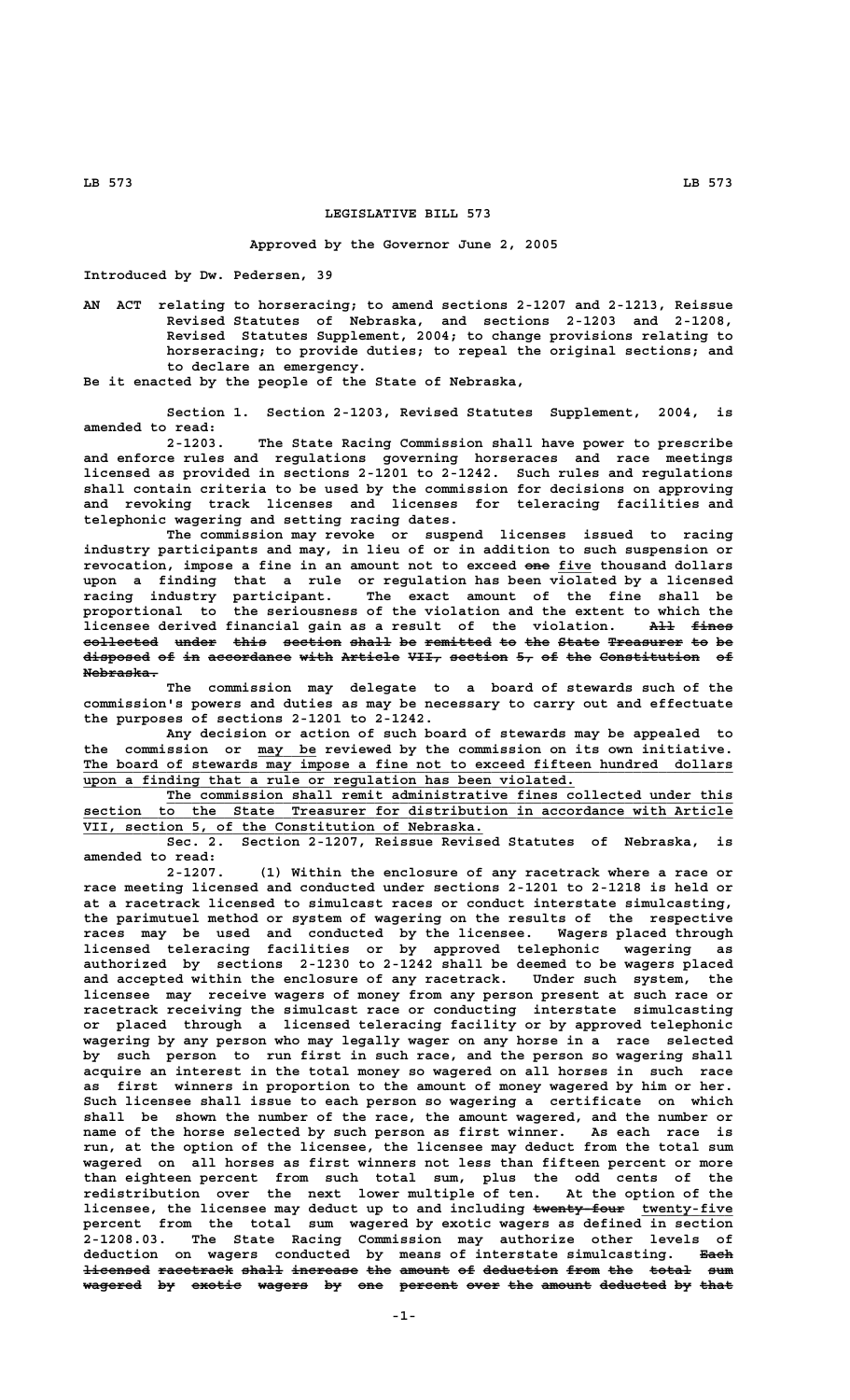## **LB 573 LB 573**

**licensee in 1993.** The licensee shall notify the commission in writing of the **percentages the licensee intends to deduct during the live race meet conducted by the licensee and shall notify the commission at least one week in advance of any changes to such percentages the licensee intends to make. The licensee shall also deduct from the total sum wagered by exotic wagers, if any, the tax plus the odd cents of the redistribution over the next multiple of ten as provided in subsection (1) of section 2-1208.04. The balance remaining on hand shall be paid out to the holders of certificates on the winning horse in the proportion that the amount wagered by each certificate holder bears to the total amount wagered on all horses in such race to run first. The licensee may likewise receive such wagers on horses selected to run second, third, or both, or in such combinations as the commission may authorize, the method, procedure, and authority and right of the licensee, as well as the deduction allowed to the licensee, to be as specified with respect to wagers upon horses selected to run first.**

**(2) At all race meets held pursuant to this section, the licensee shall deduct from the total sum wagered one-third of the amount over fifteen percent deducted pursuant to subsection (1) of this section on wagers on horses selected to run first, second, or third and one percent of all exotic wagers to be used to promote agriculture and horse breeding in Nebraska and for the support and preservation of horseracing pursuant to section 2-1207.01.**

**(3) No person under nineteen years of age shall be permitted to make any parimutuel wager, and there shall be no wagering except under the parimutuel method outlined in this section. Any person, association, or corporation who knowingly aids or abets a person under nineteen years of age in making a parimutuel wager shall be guilty of a Class IV misdemeanor.**

**Sec. 3. Section 2-1208, Revised Statutes Supplement, 2004, is amended to read:**

**2-1208. For all race meetings, every corporation or association licensed under the provisions of sections 2-1201 to 2-1218 shall pay the tax imposed by section 2-1208.01 and shall also pay to the State Racing Commission** the sum of four-tenths sixty-four one hundredths of one percent of the gross **sum wagered by the parimutuel method at each licensed racetrack enclosure during the calendar year. For race meetings devoted principally to running live races, the licensee shall pay to the commission the sum of fifty dollars for each live racing day that the licensee serves as the host track for intrastate simulcasting and twenty-five dollars for any other live racing day.**

**No other license tax, permit tax, occupation tax, or excise tax or racing fee, except as provided in this section and in sections 2-1203, 2-1208.01, and 2-1242, shall be levied, assessed, or collected from any such licensee by the state or by any county, township, district, city, village, or other governmental subdivision or body having power to levy, assess, or collect any such tax or fee.**

**Sec. 4. Section 2-1213, Reissue Revised Statutes of Nebraska, is amended to read:**

2-1213. <del>(1)</del> (1) (a) No racing under sections 2-1201 to 2-1218 shall **be permitted on Sunday except when approved by a majority of the members of the State Racing Commission upon application for approval by any racetrack.** Such approval shall be given after the commission has considered:  $\leftarrow$  (i) **Whether Sunday racing at the applicant track will tend to promote and encourage agriculture and horse breeding in Nebraska; (b) (ii) whether the ——— \_\_\_\_** applicant track operates under a license granted by the commission;  $\left\{\leftrightarrow\right\}$  (iii) **whether the applicant track is in compliance with all applicable health,** safety, fire, and police rules and regulations or ordinances;  $\left\lbrace \frac{d}{d} \right\rbrace$  (iv) whether **the denial of Sunday racing at the applicant track would impair such track's economic ability to continue to function under its license; and**  $\left\{\mathbf{e}\right\}$  **(v) whether the record of the public hearing held on the issue of Sunday racing at the applicant track shows reasonable public support. Notice of such public hearing shall be given at least ten days prior thereto by publication in a newspaper having general circulation in the county in which the applicant track is operating, and the commission shall conduct a public hearing in such county. The commission may adopt, promulgate, and enforce rules and regulations governing the application and approval for Sunday racing in addition to its powers in section 2-1203. If the commission permits racing on Sunday, the voters may prohibit such racing in the manner prescribed in section 2-1213.01. If approval by the commission for Sunday racing at the applicant track is granted, no racing shall occur on Sunday until after 1 p.m.**

 **\_\_\_ (b) No license shall be granted for racing on more than one racetrack in any one county, except that the commission may, in its discretion, grant a license to any county agricultural society to conduct racing during its county fair notwithstanding a license may have been issued for racing on another track in such county.**